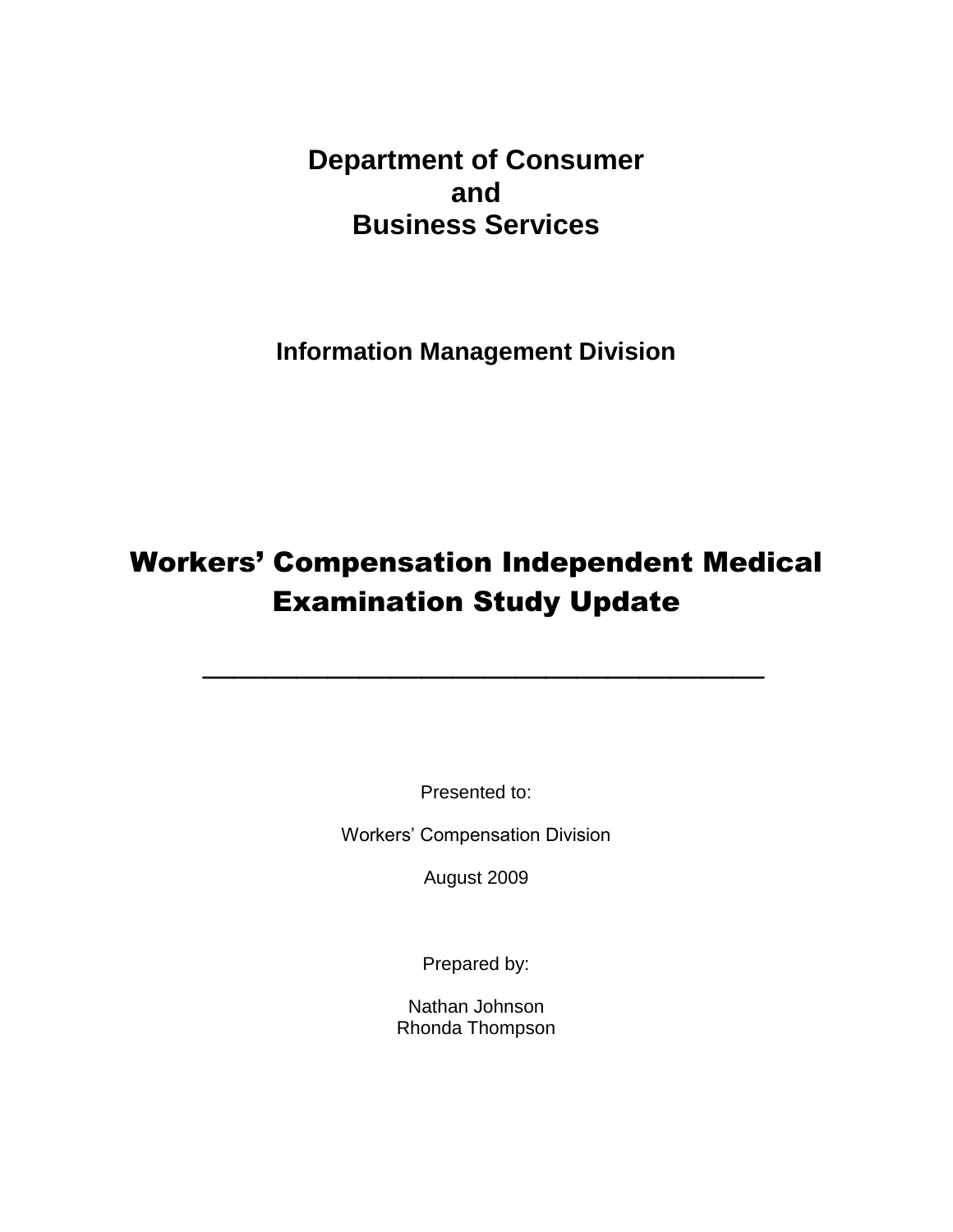# **Table of contents**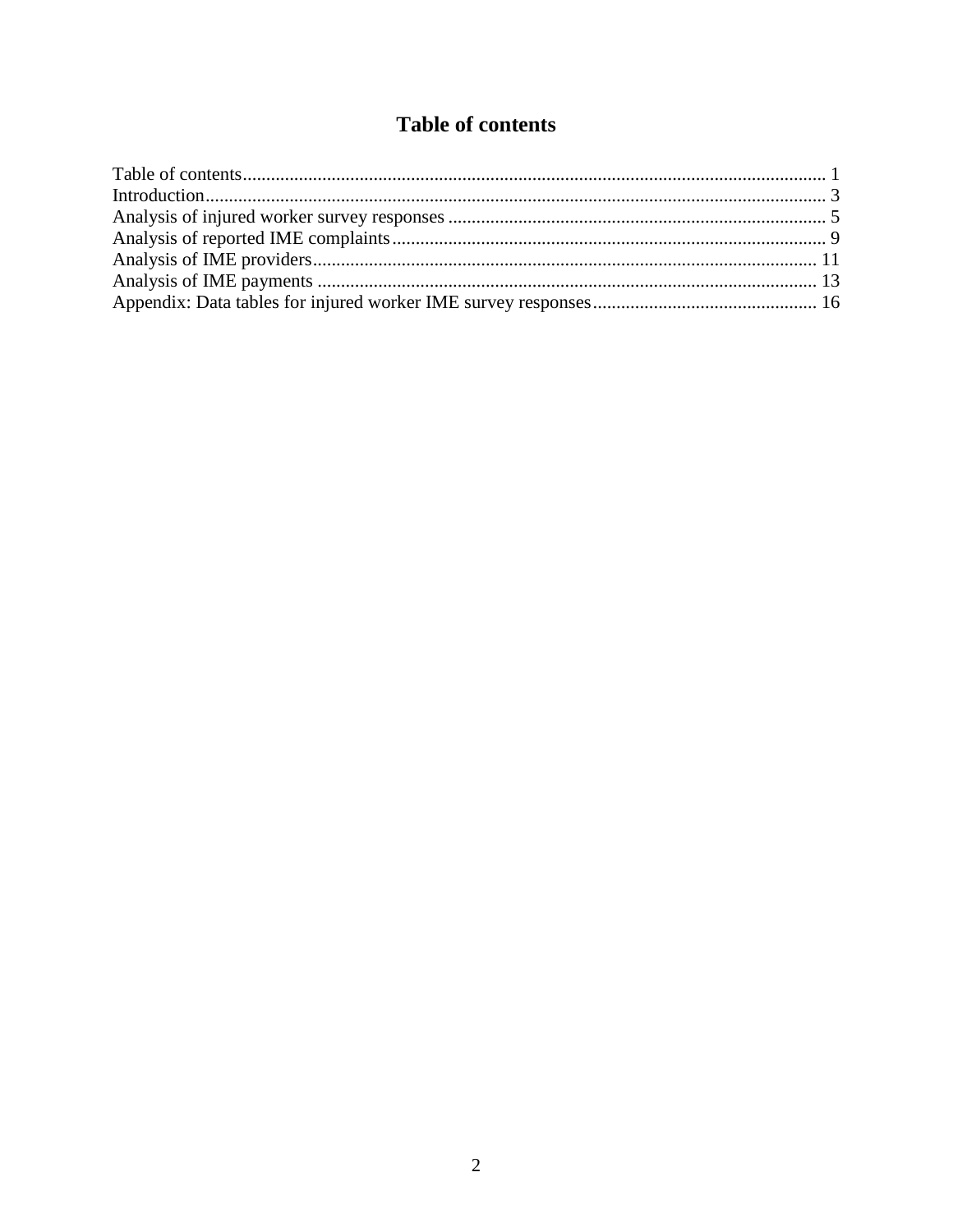# **Introduction**

# <span id="page-2-0"></span>**Purpose**

This report provides an overview of the initial results of workers' compensation system changes following the 2005 Legislature's passage of Senate Bill 311 and the Department of Consumer and Business Services' administrative rules implementing the new independent medical examination (IME) requirements. The report provides an overview of the current composition of IME health care providers, of voluntarily reported injured worker post-IME survey results, and of IME complaints reported to the department. Also, the report includes IME counts and payment figures reported to the department, both prior to and following the implementation of the new rules.

# **History**

The current Oregon Revised Statute related to IMEs (ORS 656.325) has its roots in Oregon law dating back to 1913 (General Laws of Oregon, 1913; chap.112 §27). From that time, through 1956 when it was moved to ORS 626.280, and until 1977 when it was moved to its current location, the law remained very similar in language and tone. The law outlined the responsibility of the worker to attend a medical exam as directed by the state's industrial accident commission. The law also provided guidance on the penalties that would be applied if the worker refused to submit to the exam. In 1977, the law was clarified, moving the authority to require medical exams from the commission to the director, SAIF, insurers, and self-insureds. In 1981, limitations on the number of IMEs were enacted, with three being permitted per claim open period and additional ones requiring authorization by the director. Then, in 1987, provisions were added to allow workers to request reimbursement for costs associated with attending the IME. Finally, in 2001, worker-requested medical exams were made possible upon claim denial. The law then remained in similar form until the passage of SB 311 in 2005.

In 2004, at the request of the Management-Labor Advisory Committee (MLAC), the Workers' Compensation Division (WCD) conducted a study of IMEs in Oregon. The IME study committee worked at getting the most accurate information about Oregon's IME system, especially in areas where concerns had been expressed. These concerns were from injured workers, claimant attorneys, and attending physicians, and included complaints about IME physicians being biased toward the insurer, rude and rough behavior by IME doctors, and IME physicians not reviewing actual diagnostic studies. There had also been concerns around the distance injured workers were required to travel for an IME, the lack of information an injured worker was given about what to expect at an IME, and the use of leading questions in letters from insurers (claims examiners) to IME physicians prior to an exam.

The study included surveys of injured workers, attending physicians, and IME health care providers, worker and defense attorneys, and IME facilities. Focus groups were held to get input from insurers and third-party administrators.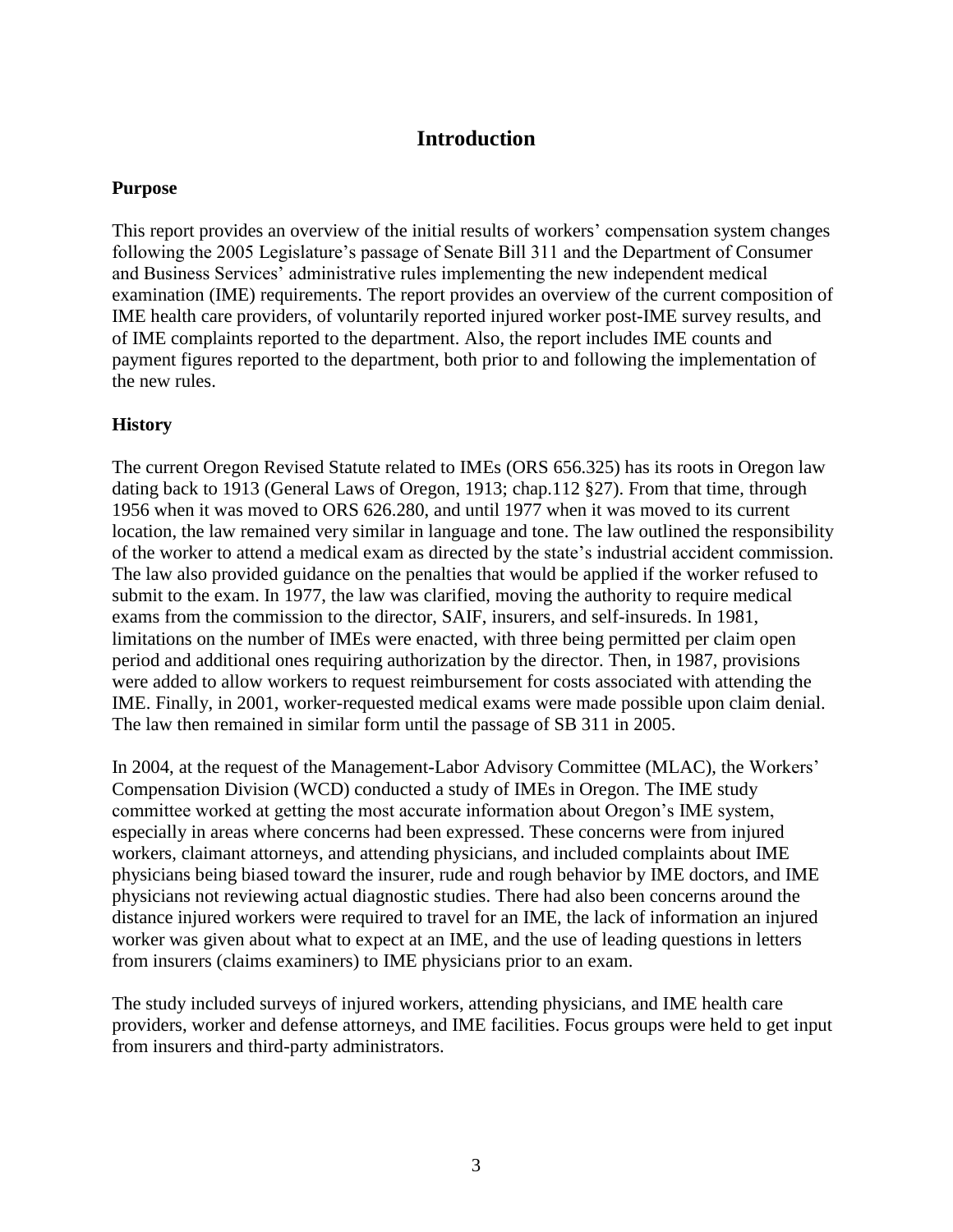WCD made recommendations to MLAC and, as a result, SB 311 was created. The 2005 Legislature unanimously passed SB 311. The bill does the following:

- Requires health care providers to be authorized by the director of the Department of Consumer and Business Services (DCBS) to conduct IMEs for workers' compensation claims in Oregon.
- Requires worker requested medical examination providers to be selected from IME list of authorized providers.
- **Provides the worker an opportunity to request review by the director of the reasonableness of** the location selected for the IME.
- **IMPO** Imposes a monetary penalty against a worker who fails to attend an IME without prior notification or without justification for not attending.
- Imposes a sanction against a health care provider who unreasonably fails to timely provide diagnostic records required for an IME.
- **Provides the director of DCBS authority to investigate complaints and exclude a health care** provider if the provider violates standards of professional conduct.
- Requires DCBS to develop or approve any training curriculum for claims examiners used by insurers, self-insurers, or third-party administrators related to interactions with IME providers.

In addition to the legislation, administrative rules were developed that:

- Require health care providers to receive training to be on the authorized list of health care providers.
- Require a quality assurance statement at the end of the IME report.
- Require the insurer to send a brochure with the appointment letter to the worker providing information about IMEs.
- Require the insurer to send the IME survey to the worker with the appointment letter.
- Allow a worker to have an observer present during an IME without the doctor's permission, except for psychological exams, as long as an observer form is completed. The observer form is included in the brochure sent to workers with the appointment letter.
- Require the IME provider to give the IME survey to the worker after the exam.

In order for a health care provider to become authorized, the provider must:

- Be licensed and in good standing with the applicable licensing board.
- Attend a three-hour training about Oregon workers' compensation.
- Sign and submit an application.
- Agree to abide by applicable workers' compensation laws and rules and the standards of professional conduct established by rule for independent medical exams.

Both the bill's statute changes and Oregon administrative rule (OAR 436-009 and OAR 436- 010) changes went into effect July 1, 2006.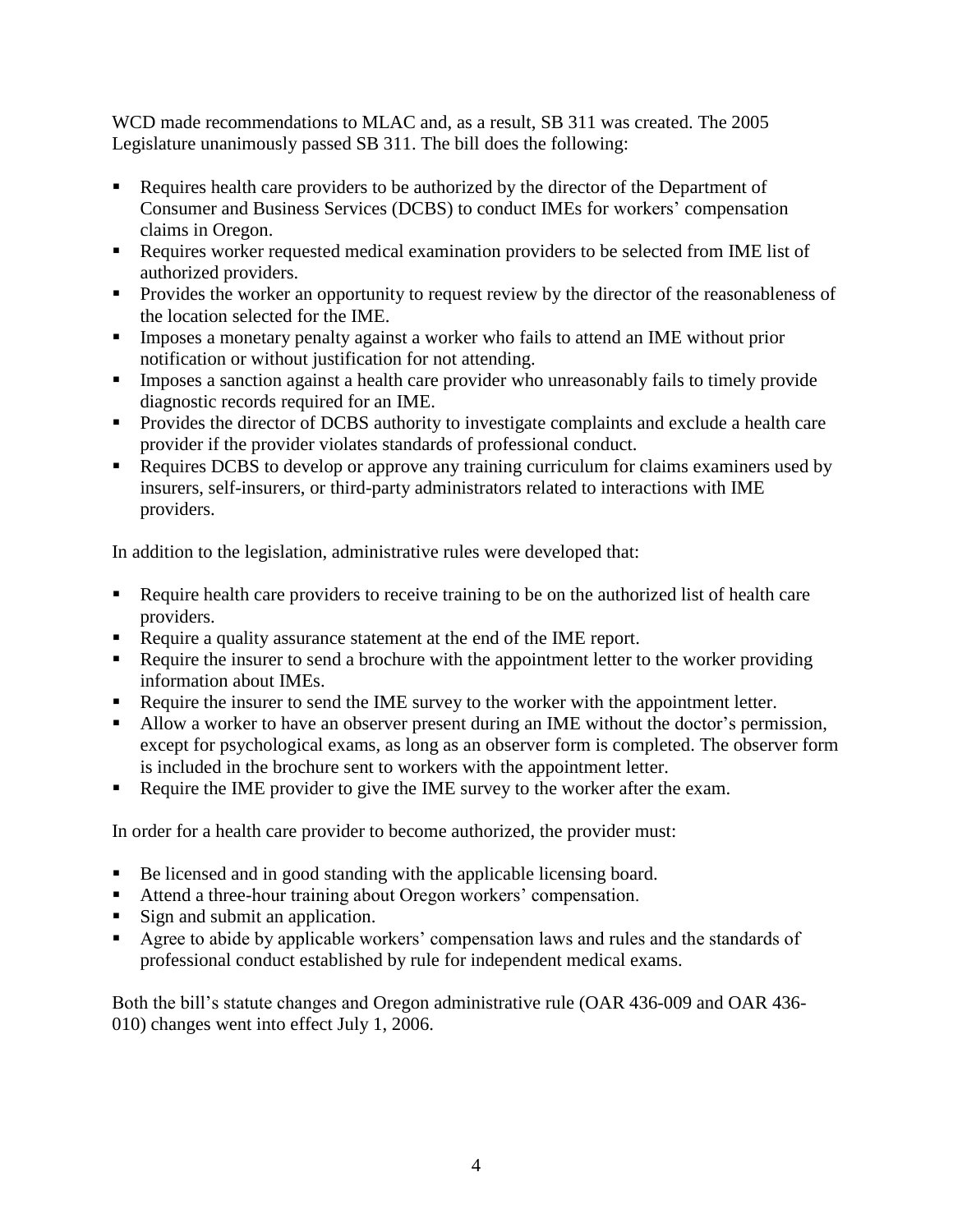# **Analysis of injured-worker survey responses**

### <span id="page-4-0"></span>**General information**

After the passage of SB 311, MLAC requested that WCD survey injured workers regarding their IME experience. This survey started as an ongoing process July 1, 2006. This analysis highlights the results of the 1,618 responses to the IME surveys received by the department from July 1, 2006, through June 30, 2007. An estimated 8,500 to 9,500 IMEs were provided during this period. These results are gathered from a voluntary survey taken by workers following their IME, rather than a statistically validated random sample of workers. The surveys are provided to the workers prior to their IME and sent to the director shortly after the examination. Data tables with detailed breakouts of injured worker responses to each survey question are provided in the appendix.

Most workers (more than 95 percent) taking the survey responded to most of the questions. Slightly fewer workers responded to questions about their rights regarding an observer or an invasive procedure. Depending upon the topic, between 11 percent and 38 percent of workers offered comments about the information contained in the IME notification letter and brochure, and their overall IME experience.

# **Highlights**

## **Number and location of IMEs**

Most respondents (81 percent) attended one IME within the previous 12 months. Fourteen percent attended two IMEs in the previous 12 months, and 5 percent attended three or more IMEs. About three of every five respondents (56 percent) were satisfied with the distance they needed to travel for their IME.



### **Distance to IME**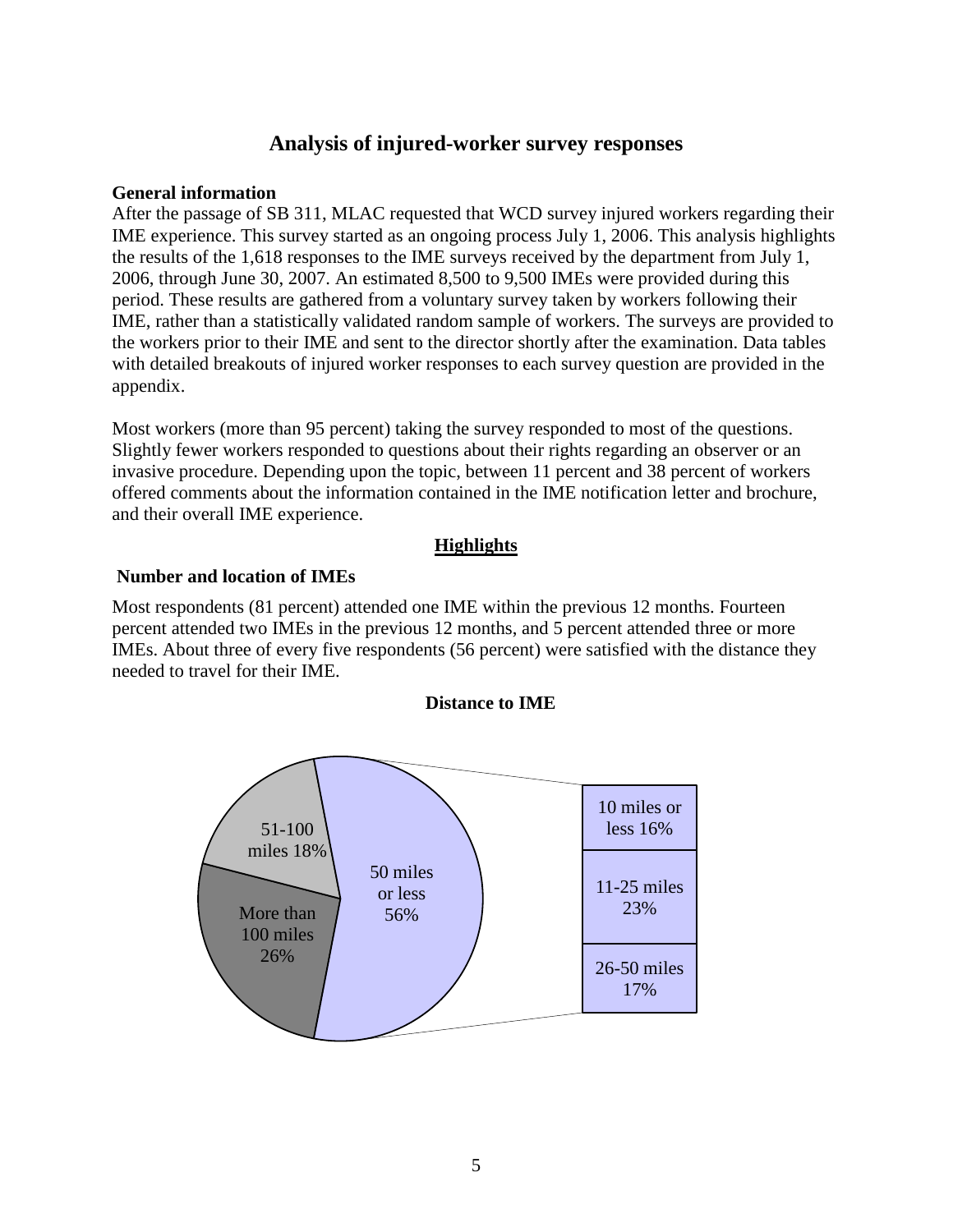### **Satisfaction with the IME experience**

The majority of respondents (85 percent) were satisfied with the doctor's explanation of the purpose of their IME. Nine of every 10 respondents (89 percent) were satisfied with the level of professionalism exhibited by their IME physician.

Most respondents (81 percent) were satisfied with their overall IME experience. Of the 36 percent of workers who offered comments about their overall IME experience, one quarter found the experience beneficial, while the remaining expressed some dissatisfaction.

Some workers commented that their IME providers were uncommunicative, rude, or unprofessional. Other workers commented that the IME was not useful. They indicated that they felt that the IME was a waste of time, biased, or obstructing progress. Others commented on logistical issues, which included problems with scheduling, distance, and the worker or the physician being unprepared for the examination. Lastly, some workers commented that they found the experience, including the traveling, waiting, and examination itself, painful or exacerbating.



#### **Worker comments about their IME Experience**

#### **Satisfaction with IME notification letter**

 $\overline{a}$ 

Almost nine of 10 respondents (89 percent) thought the IME notification letter satisfactorily explained the purpose of their IME. The notification letter must conform to the requirements detailed in Oregon Administrative Rule  $436-060-0095$ .<sup>1</sup> Also, the letter must include reimbursement information for reasonable costs incurred by the worker associated with traveling to and attending the IME.

 $1$  In accordance with OAR 436-060-0095, an insurer scheduling an independent medical examination (IME) must notify the worker at least 10 days before the examination. The notification letter must include identification of the IME examiner and their medical specialties; a statement of the specific purpose for the examination; the date, time, and place of the examination; verification that the examiner was informed of the examination; confirmation that the director has approved the examination, if applicable; and specific rights and responsibilities language prescribed by the department. Additionally, the notice must include a reimbursement form for reasonable costs incurred by the worker associated with the IME and the director's brochure, Form 440-3923, "Important Information about Independent Medical Exams"; and Form 440-0858, "Worker Independent Medical Exam (IME) Survey."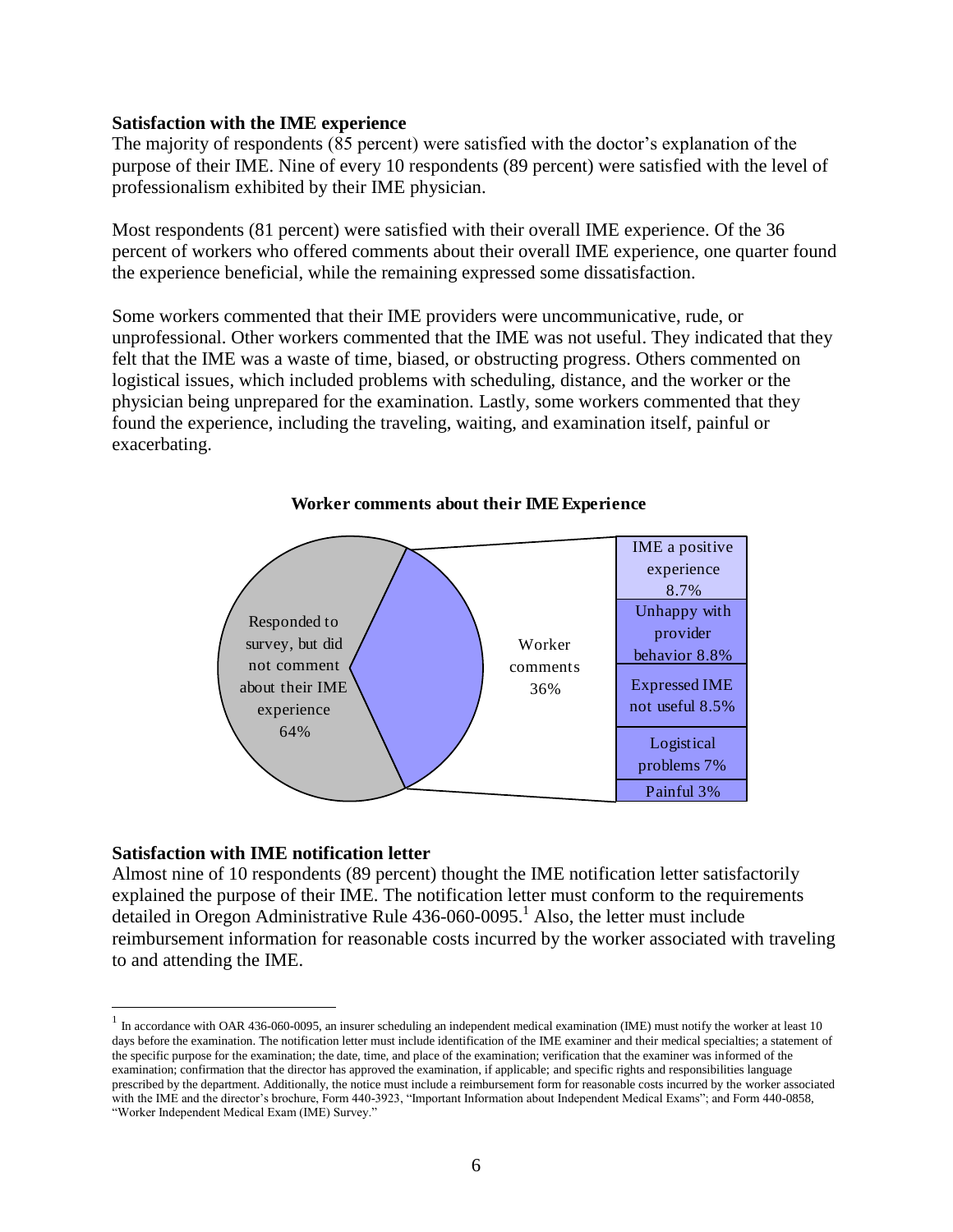Of the 9 percent of respondents who felt unsatisfied with their letter, two-thirds thought the purpose of the IME was not clearly explained. Their statements indicated the letter did not leave them with a satisfactory understanding of such aspects of the examination as its nature (thought it was a closing exam or second opinion), which body parts or medical conditions were to be examined and why, or why additional or unrelated examinations were needed.

The other comments were roughly split among those who felt the letter did not prepare them for what the examination entailed (such as duration, procedures to be performed, or what to bring to the examination); those who said they got incorrect or unreadable information; and those who found the letter rude, threatening, or humiliating. Remaining comments not related to the letter but were general complaints about their IME, progress of their claim, or the workers' compensation system.



# **Did the letter satisfactorily explain the purpose of the exam? If no, please explain.**

### **Workers' rights about an observer and invasive procedures**

Most workers (83 percent) responded they knew they could have an observer present during their IME, excluding psychiatric examinations. More than a quarter (29 percent) of respondents had an observer accompany them to their IME.

Before performing an invasive procedure<sup>2</sup>, the medical provider must explain the risks to the worker and have the worker fill out a department-prescribed form authorizing the procedure. Workers have the right to refuse an invasive procedure. Half of respondents (50 percent) reported they were informed of their rights regarding invasive procedures. Thirteen percent

 $\frac{2}{10}$  In accordance with OAR 436-010-0265(12), an invasive procedure is a procedure in which the body is entered by a needle, tube, scope, or scalpel.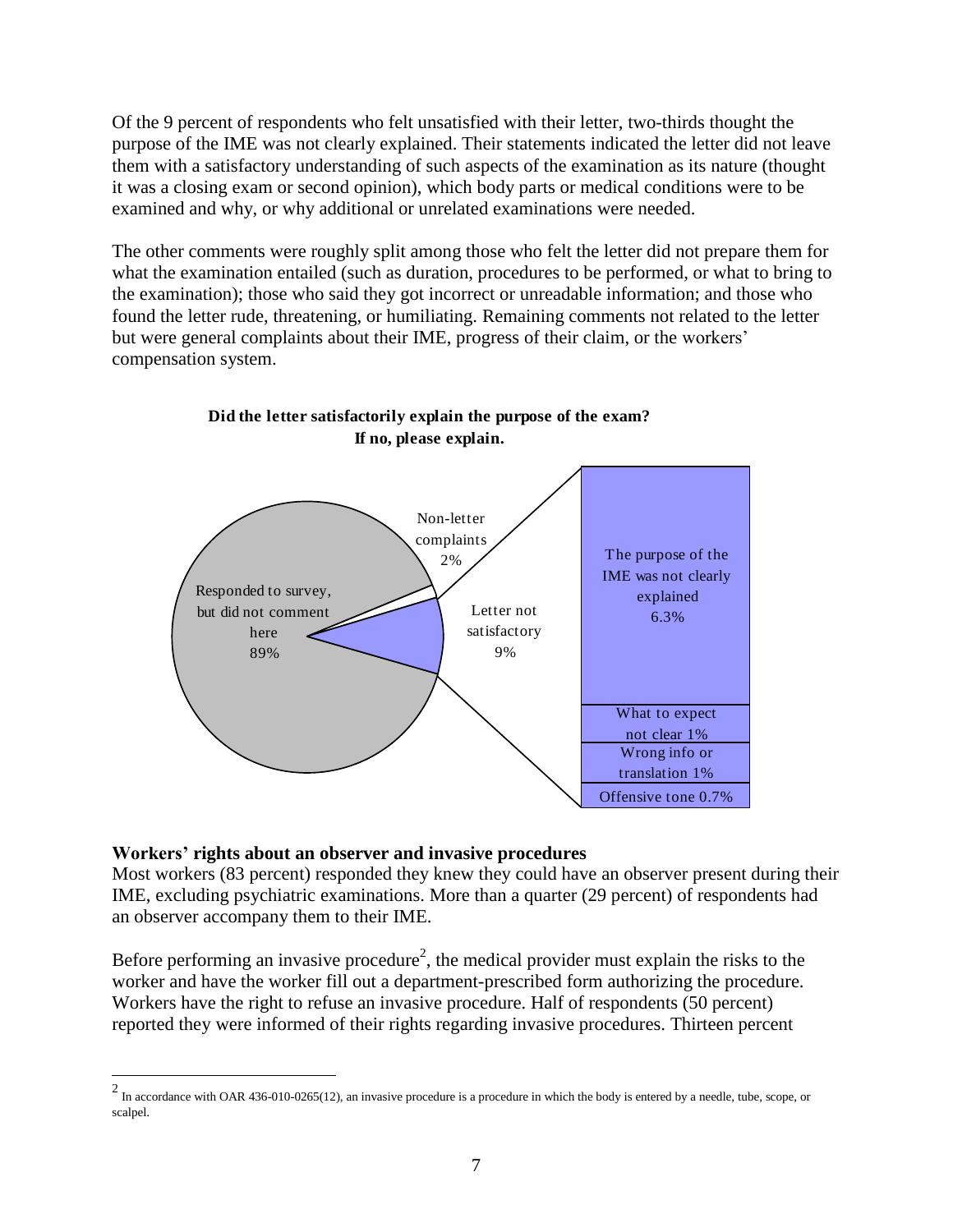reported they were not informed, and 37 percent reported no notice was necessary because their IME didn't involve an invasive procedure.

# **Satisfaction with IME brochure "Important Information about IMEs"**

Eighty-eight percent of respondents reported that they received this brochure with their IME appointment letters. About 13 percent of respondents offered comments when asked if they had suggestions to change the brochure. Of those, comments were about evenly split between praising the brochure and suggesting changes.

Half of those who suggested changes wanted improved information about the purpose of the IME or what to expect so they could be better prepared. A lesser number had the wrong translation, or expressed that the brochure could be more readable or could more clearly explain their rights and responsibilities.

Other comments workers expressed included general, non-brochure complaints, such as about the progress of their claim, or the workers' compensation system.



### **Do you have any suggestions for changes to this brochure?**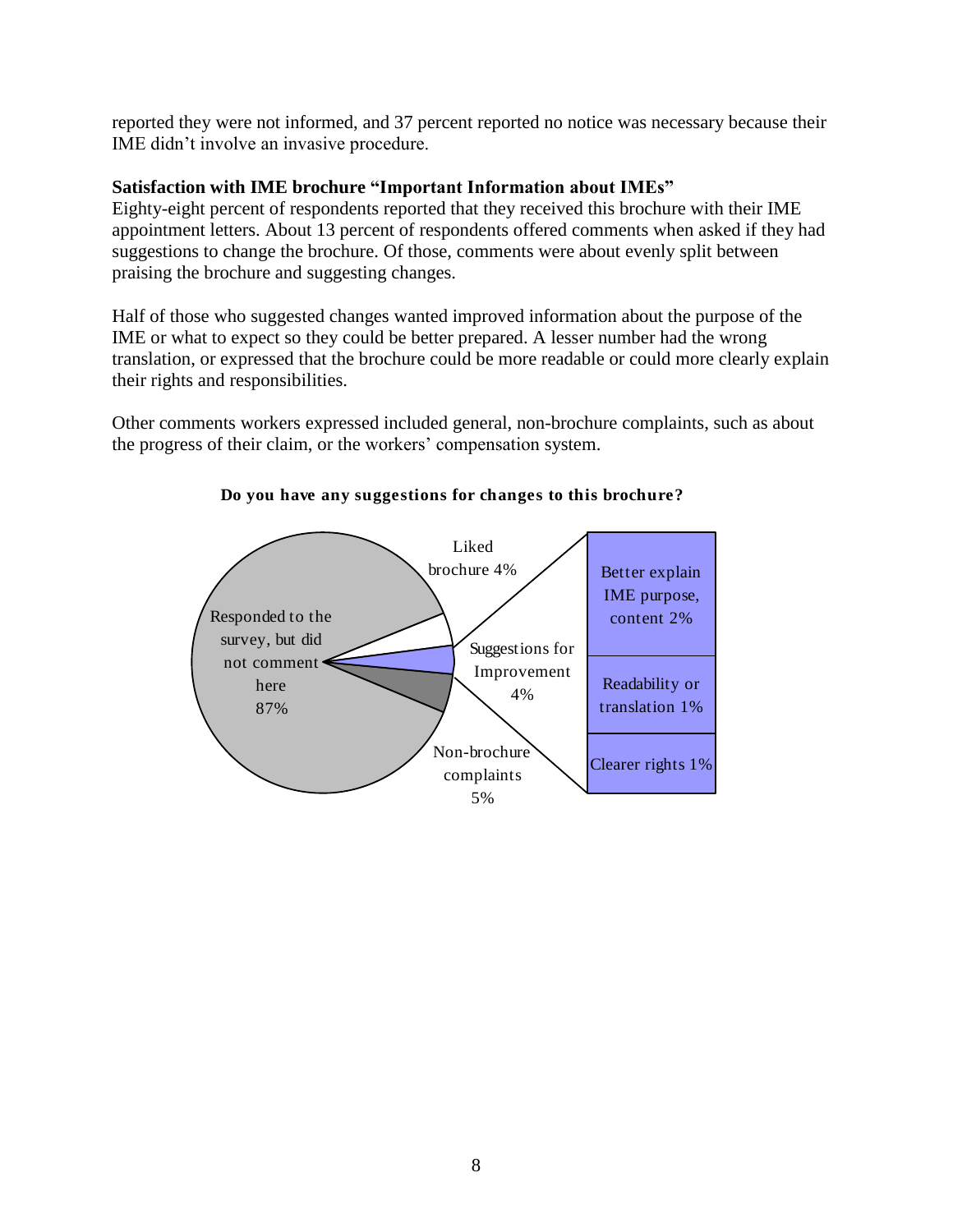# **Analysis of reported IME complaints**

### <span id="page-8-0"></span>**General information**

This analysis reviews all 104 contacts, referred to as encounters, regarding IMEs received by the department between July 1, 2006, and Dec. 31, 2007. An estimated 12,500 to 14,000 IMEs were provided during this period. An encounter may be initiated by any one of the parties involved in an IME and may or may not result in a complaint being filed. Furthermore, an encounter may result in one or more complaints, each with a different component (complaint category) but originating from the same encounter.

### **Encounters, by contact method**

The post-IME survey provided to workers resulted in the largest share of encounters with the department (44 percent). The department follows up any returned survey where the worker provides contact information. If, in the course of follow-up, if a worker reports a complaint, the IME survey is considered the contact method. Phone calls that were not initiated by the department resulted in the second largest share of encounters (42 percent). Written and walk-in encounters represent the remaining 14 percent.

| <b>Contact methods</b> | <b>Number</b> | <b>Percent</b> |
|------------------------|---------------|----------------|
| <b>IME</b> survey      | 46            | 44.2%          |
| Phone                  | 44            | 42.3%          |
| Written                | 13            | 12.5%          |
| In-person              |               | 1.0%           |
| Total                  | 104           | 100.0%         |

### **Encounters, by complainant**

Workers were by far the most common source of encounters (94 percent). Attorneys representing workers were a distant second (3 percent).

| <b>Complainant</b>           | <b>Number</b> | <b>Percent</b> |
|------------------------------|---------------|----------------|
| Worker                       | 98            | 94.2%          |
| Worker's attorney            | 3             | 2.9%           |
| Worker's attending physician | 2             | 1.9%           |
| Other                        |               | 1.0%           |
| Total                        | 104           | 100.0%         |

### **Complaints, by category**

An encounter may result in one or more complaints being filed. For that reason, there are more complaints then there are encounters. General complaints represented more than half of IME complaints (56 percent). General complaints are minor complaints that do not meet the criteria necessary to be considered substantial. IME reports were the source of nearly a third of IME complaints (29 percent). IME report complaints are those regarding the contents of the report compiled by the IME provider. Complaints describing a behavior, act, or practice of a more serious nature of noncompliance with rules or laws governing the IME process are categorized as noncompliance complaints (8 percent). Complaints regarding violations of the IME code of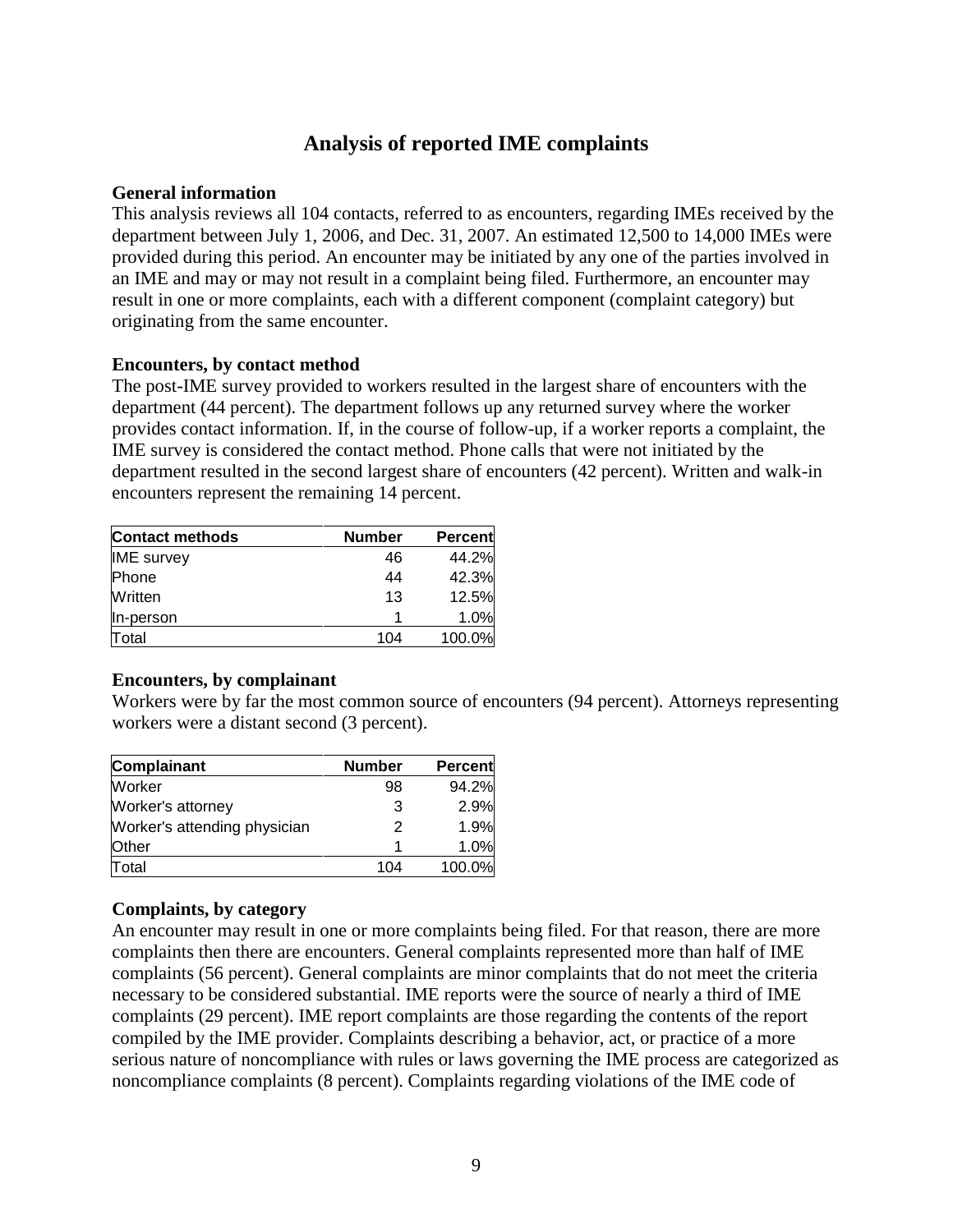conduct (signed by all authorized IME providers) are categorized as violation of standards complaints (7 percent).

| <b>Complaint categories</b> | <b>Number</b> | <b>Percent</b> |
|-----------------------------|---------------|----------------|
| General                     | 66            | 56.4%          |
| <b>IME</b> report           | 34            | 29.1%          |
| Noncompliance               | 9             | 7.7%           |
| Violation of standards      | 8             | 6.8%           |
| Total                       | 117           | 100.0%         |

### **Outcomes, by action**

There was insufficient evidence to substantiate one or more topics of the IME complaint in 71 percent of the complaints, and this resulted in the complaints being categorized as unverified. Nearly a quarter of complaints had an outcome where the subject of the complaint was provided education or information to bring actions into compliance with the rules (24 percent). The remaining 4 percent of outcomes were categorized as other or withdrawn.

| <b>Outcome actions</b>         | <b>Number</b> | <b>Percent</b> |
|--------------------------------|---------------|----------------|
| Unverified                     | 82            | 71.3%          |
| Provided education/information | 28            | 24.3%          |
| Other                          |               | 3.5%           |
| Withdrawn                      | 1             | 0.9%           |
| Total                          | 115           | 100.0%         |

Note: Figures are based upon complaints with resolutions at time of analysis.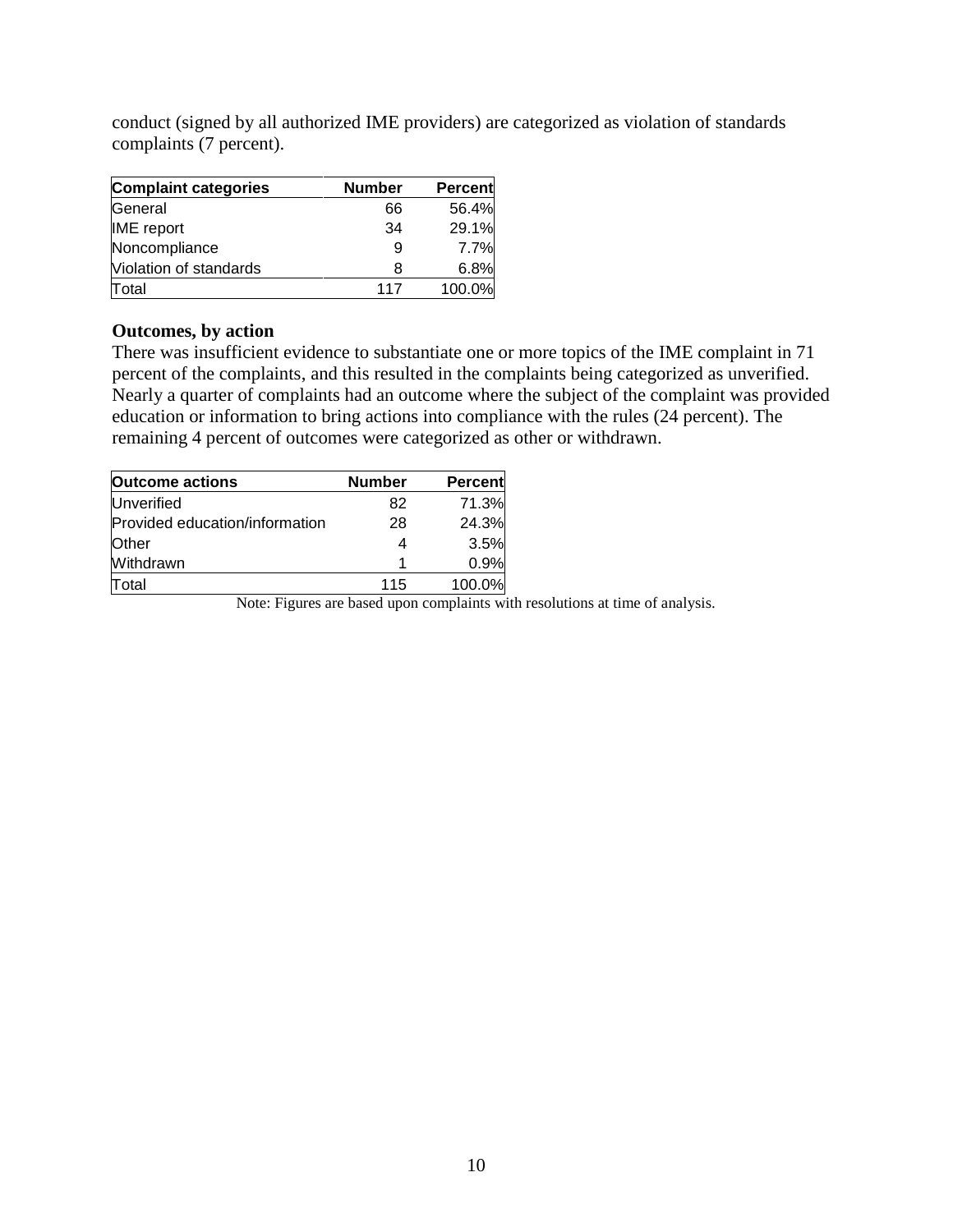# **Analysis of IME providers**

### <span id="page-10-0"></span>**General information**

This analysis provides an overview of the various medical specialties of providers authorized to provide IMEs and worker requested medical exams (WRMEs), as well as the geographic regions in which the providers listed themselves as available to provide exams. Also included is a brief review of the vendors authorized to provide training.

### **Authorized medical providers**

SB 311 required the division to create and maintain the list of medical providers authorized to provide IMEs, and that WRME providers were also to be selected from the list.

As of July 1, 2006, there were 269 medical providers on the division's authorized IME/WRME medical provider list. By the end of July 2006 this number had increased to 346, and by the end of 2006 there were 414 medical providers on the list. Two years after the list became effective, the list had grown by 50 providers to 464. Tables 1, 2, and 3 provide some of the characteristics of the medical providers as of July 1, 2008.

| m<br>. .<br>× |  |
|---------------|--|
|---------------|--|

| <b>Willing to perform</b> |       | N   | $\%$   |
|---------------------------|-------|-----|--------|
| <b>IMEs</b> only          |       | 173 | 37.3%  |
| <b>IMEs and WRMEs</b>     |       | 288 | 62.1%  |
| <b>WRMEs</b> only         |       |     | 0.6%   |
|                           | Total | 464 | 100.0% |

### **Table 2**

| <b>Medical specialty</b> | N   | $\%$   |
|--------------------------|-----|--------|
| Orthopedic surgery       | 104 | 19.0%  |
| Physical therapy         | 84  | 15.3%  |
| Neurology                | 37  | 6.8%   |
| Occupational therapy     | 34  | 6.2%   |
| Chiropractic             | 33  | 6.0%   |
| Psychology               | 30  | 5.5%   |
| Internal medicine        | 28  | 5.1%   |
| Occupational medicine    | 20  | 3.6%   |
| Remaining specialties    | 178 | 32.5%  |
| Total                    | 548 | 100.0% |

Note: Medical providers may have multiple specialties; there are more specialties available than currently used by providers.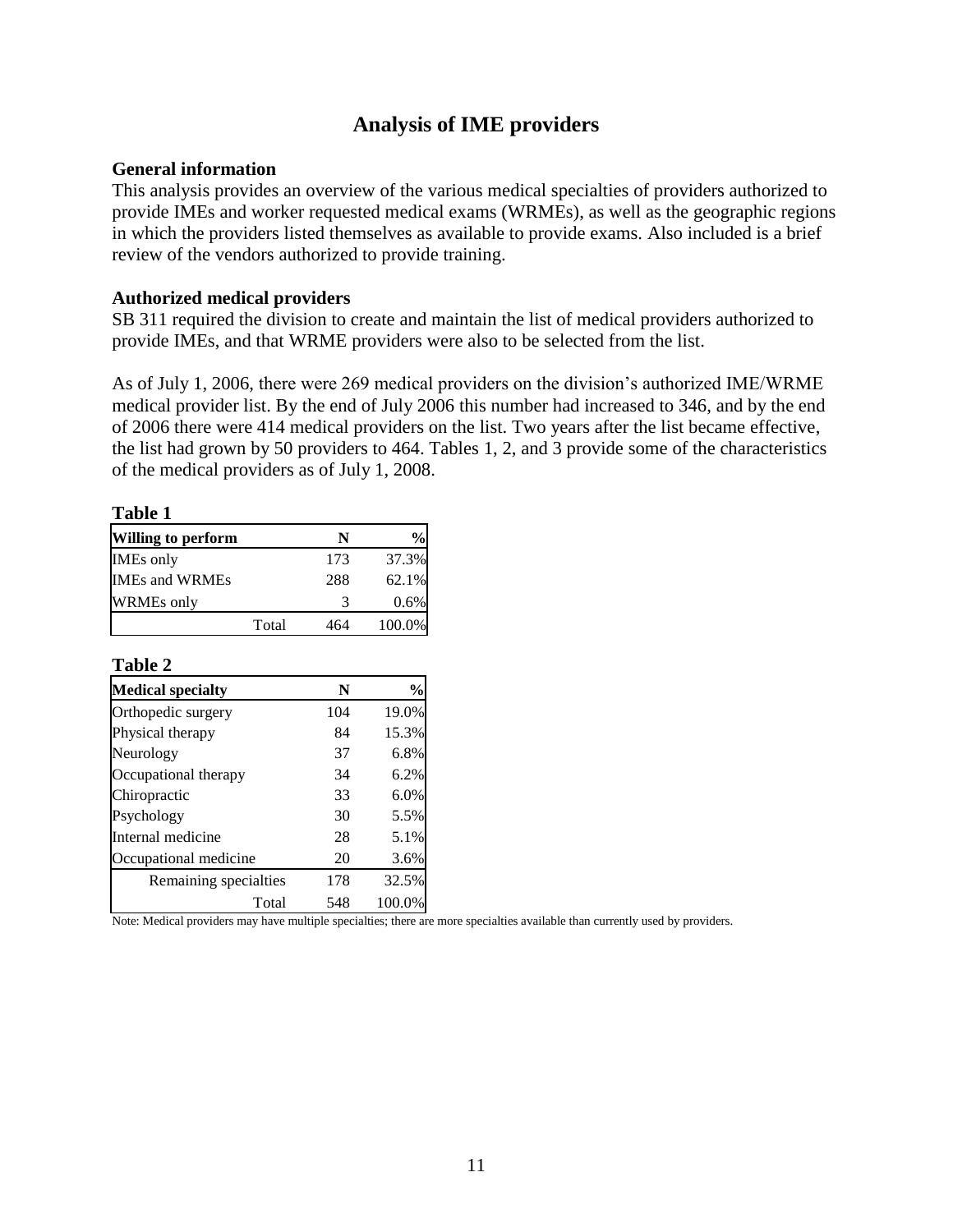### **Table 3**

| Geographic Service Area (GSA) |     |
|-------------------------------|-----|
| Portland metro area           | 320 |
| Salem metro area              | 120 |
| Eugene metro area             | 94  |
| Southern Oregon               | 69  |
| Central Oregon                | 57  |
| Columbia Gorge                | 44  |
| Northern Oregon coast         | 43  |
| Mid-Oregon                    | 34  |
| Northeastern Oregon           | 34  |
| Southern Oregon               | 32  |
| Vancouver, Wash.              |     |

Note: Medical providers may offer exam services in multiple GSAs. Also, there are a few locations outside of Oregon medical providers have listed including other locations in Washington as well as in Alaska, Idaho, and Montana.

### **Approved training vendors**

The department must approve all training curriculum for claims examiners regarding IMEs. As of July 1, 2008, there were nine vendors approved to provide training to claims examiners.

In addition to approving all training curriculum for claims examiners, the division must approve all training curriculum for IME training to medical providers. As of July 1, 2008, three vendors were approved to provide IME training to medical providers. In addition to the three vendors' training offerings, the division also offers IME training classes.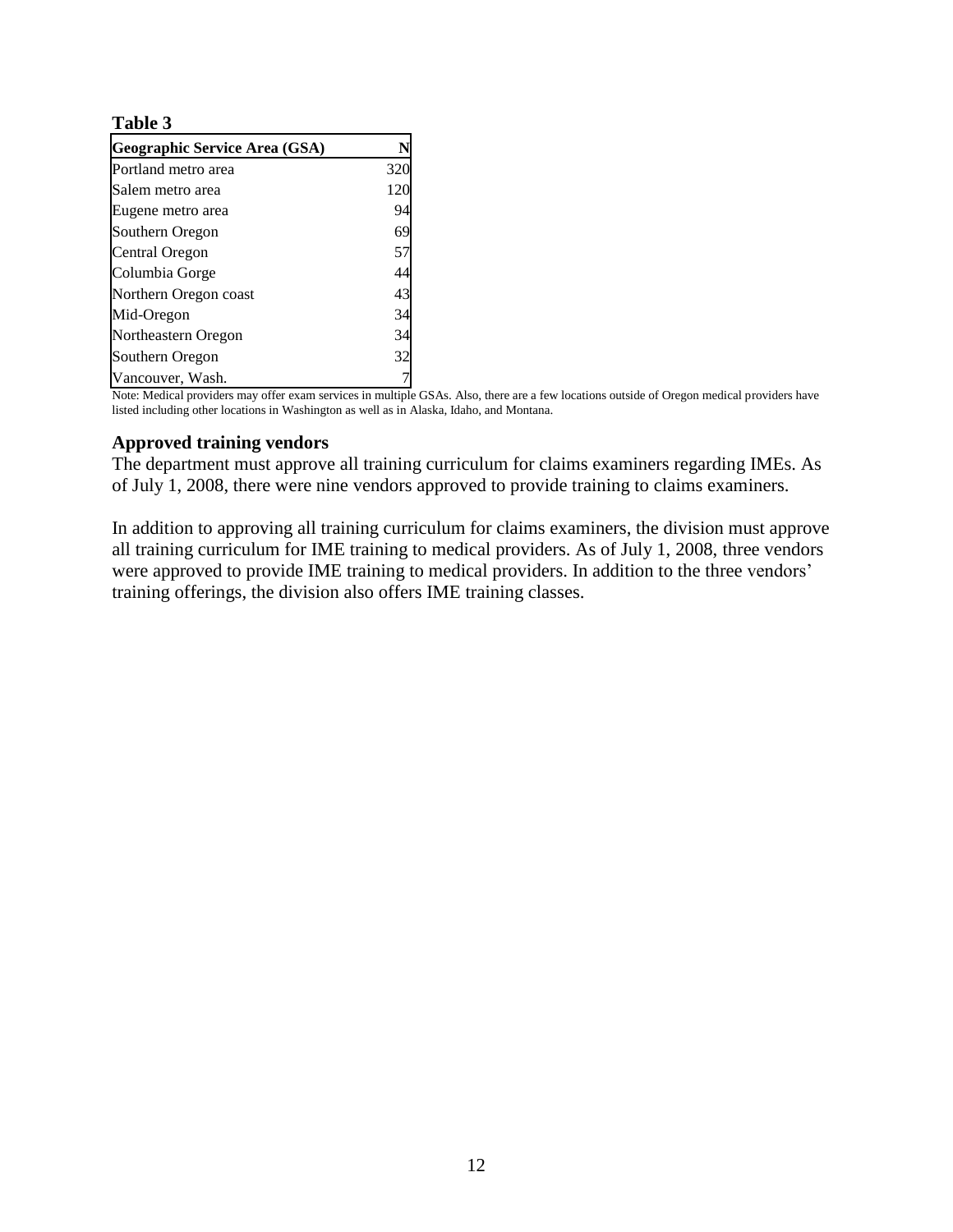# **Analysis of IME payments**

### <span id="page-12-0"></span>**General information**

The following analysis provides an overview of claims with IMEs and the payments for the IMEs. The analysis is based on insurer claim and medical billing data insurers and self-insurers reported to the WCD between 2002 and 2007. All payment figures represent payments made by insurers to providers who performed the IME and are based on payments made within the specified calendar year. The reported medical billing data represents about 80 percent of total medical payments.

### **IME claims and payments**



### **Figure 1: IME trends**

Number of claims with IME(s) and Number of IMEs are left axis, average IME payment is right axis.

As Figure 1 indicates, between 2002 and 2006 the number of claims with IMEs, as well as the overall number of IMEs, remained relatively flat. However, in 2007 both figures dropped about 10 percent. Figure 1 also indicates a continuous rise in the average IME payment over the entire period. Provided below in Table 1 are the data used in Figure 1.

| <b>Payment</b> | ו- י<br><i></i><br><b>Claims</b> with | Number of   | Avg. no. of | <b>Total</b> | Average |
|----------------|---------------------------------------|-------------|-------------|--------------|---------|
| year           | <b>IMEs</b>                           | <b>IMEs</b> | <b>IMEs</b> | payment      | payment |
| 2002           | 6,836                                 | 8,176       | 1.20        | \$5,120,616  | \$626   |
| 2003           | 7,153                                 | 8,354       | 1.17        | \$5,571,953  | \$667   |
| 2004           | 7,039                                 | 8,041       | 1.14        | \$5,921,169  | \$736   |
| 2005           | 7,270                                 | 8,197       | 1.13        | \$6,340,368  | \$773   |
| 2006           | 7,355                                 | 8,090       | 1.10        | \$6,734,400  | \$832   |
| 2007           | 6,538                                 | 7,176       | 1.10        | \$6,643,127  | \$926   |

|  |  |  |  | Table 1: IMEs payments, by payment year |  |
|--|--|--|--|-----------------------------------------|--|
|--|--|--|--|-----------------------------------------|--|

In Table 1 the "Claims with IMEs" column reflects the count of unique claim records with one or more IMEs. The "Number of IMEs" column reflects the count of all billing data records with IMEs, regardless of acceptance status, or claim record uniqueness. The "Avg. No. of IMEs"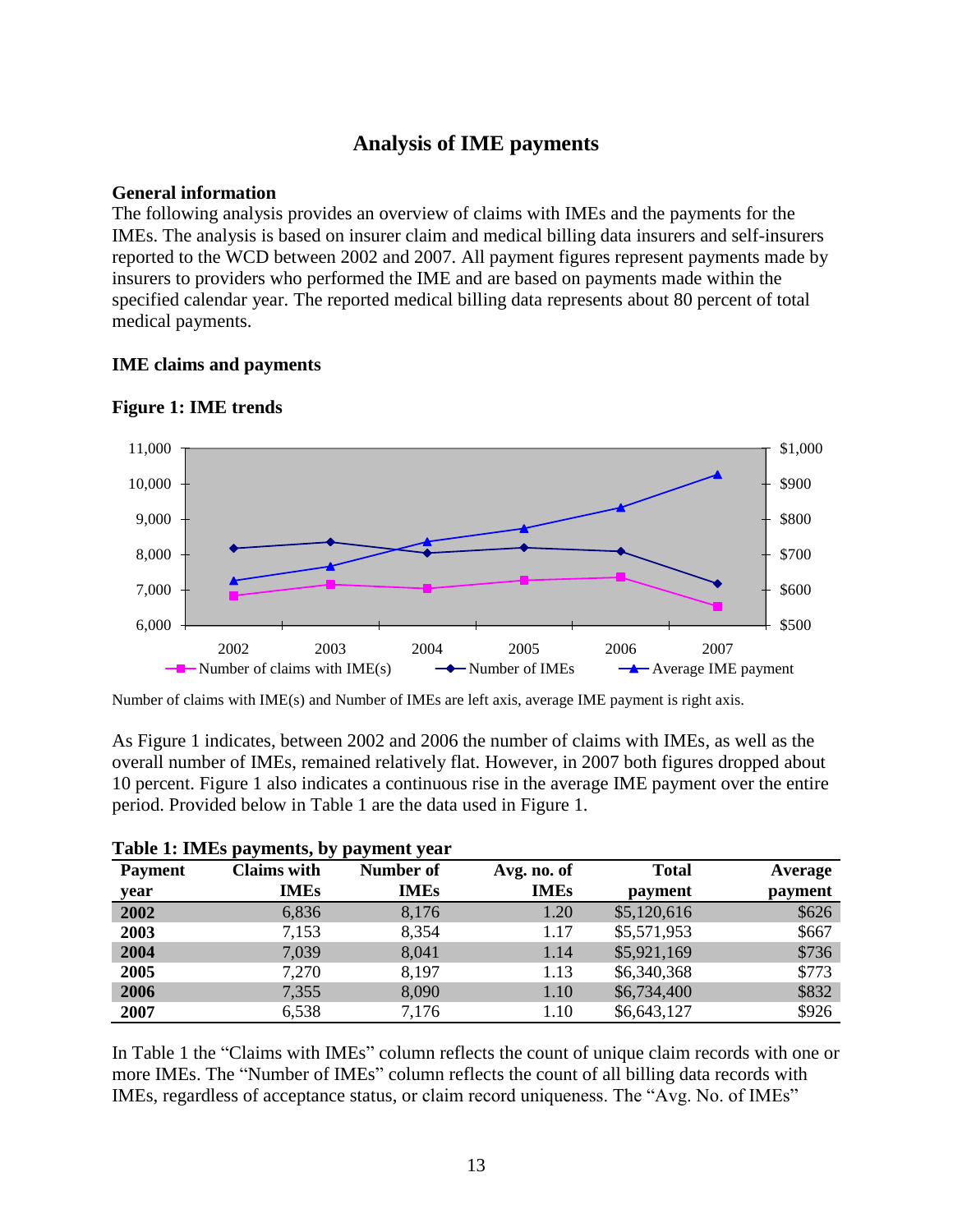column reflects the average number of IMEs the worker has attended for a claim with at least one IME. Each claim is allowed up to three IMEs per open claim period; additional IMEs are allowed if the department approves the requests. In 2006 and 2007, the average number of IMEs per claim was 1.1. This indicates that more claims typically had only one IME. All the columns exclude IME records and payments for canceled or missed IMEs in order to provide a more accurate picture of the number of actual IMEs performed and their average payment. IME figures do not include the department's arbiters' exams or WRMEs, and are not subject to the division's medical fee schedule. IMEs may be contracted out by insurers and paid at a contracted fee.

| <b>Carrier</b><br>(figures) | <b>Claims</b><br>with IMEs | Number of<br><b>IMEs</b> | Avg. no. of<br><b>IMEs</b> | <b>Total</b><br>payment | Average<br>payment |
|-----------------------------|----------------------------|--------------------------|----------------------------|-------------------------|--------------------|
| <b>SAIF</b>                 | 4,527                      | 4,785                    | 1.06                       | \$4,559,590             | \$953              |
| <b>Private</b>              | 1,976                      | 2,354                    | 1.19                       | \$2,053,781             | \$872              |
| <b>Self-insured</b>         | 36                         | 37                       | 1.03                       | \$29,756                | \$804              |
|                             |                            |                          |                            |                         |                    |
| <b>Total</b>                | 6,539                      | 7,176                    | 1.10                       | \$6,643,127             | \$926              |

## **Table 2A: Carrier breakdown, payment year 2007**

### **Table 2B: Carrier breakdown, payment year 2007**

| <b>Carrier</b><br>(proportions) | Claims<br>with IMEs | Number of<br><b>IMEs</b> | <b>Total</b><br>۰<br>payment |
|---------------------------------|---------------------|--------------------------|------------------------------|
| <b>SAIF</b>                     | 69.2%               | 66.7%                    | 68.6%                        |
| <b>Private</b>                  | 30.2%               | 32.8%                    | 30.9%<br>۰<br>۰              |
| <b>Self-insured</b>             | 0.6%                | 0.5%                     | 0.4%                         |
|                                 |                     |                          |                              |
| <b>Total</b>                    | 100.0%              | 100.0%                   | 100.0%                       |

Tables 2A and 2B provide an overview of the characteristics for SAIF, private insurers, and selfinsureds of IME claims, IMEs, and IME payments in 2007. The distribution observed in 2007 is very similar to that of previous years.

As mentioned previously, medical billing data represents about 80 percent of total medical payments. The department receives all medical payments made by SAIF, most of the medical payments made by private insurers, and a significant portion of self-insured medical payments. This means that the distribution of IMEs among carrier types is affected by the proportion of reported services relative to the total services within that carrier category. The average number of IMEs and average payments would not be affected by this proportion (Table 2A). Rather, the distribution of IMEs and IME payments among the carrier categories would be affected (Table 2B).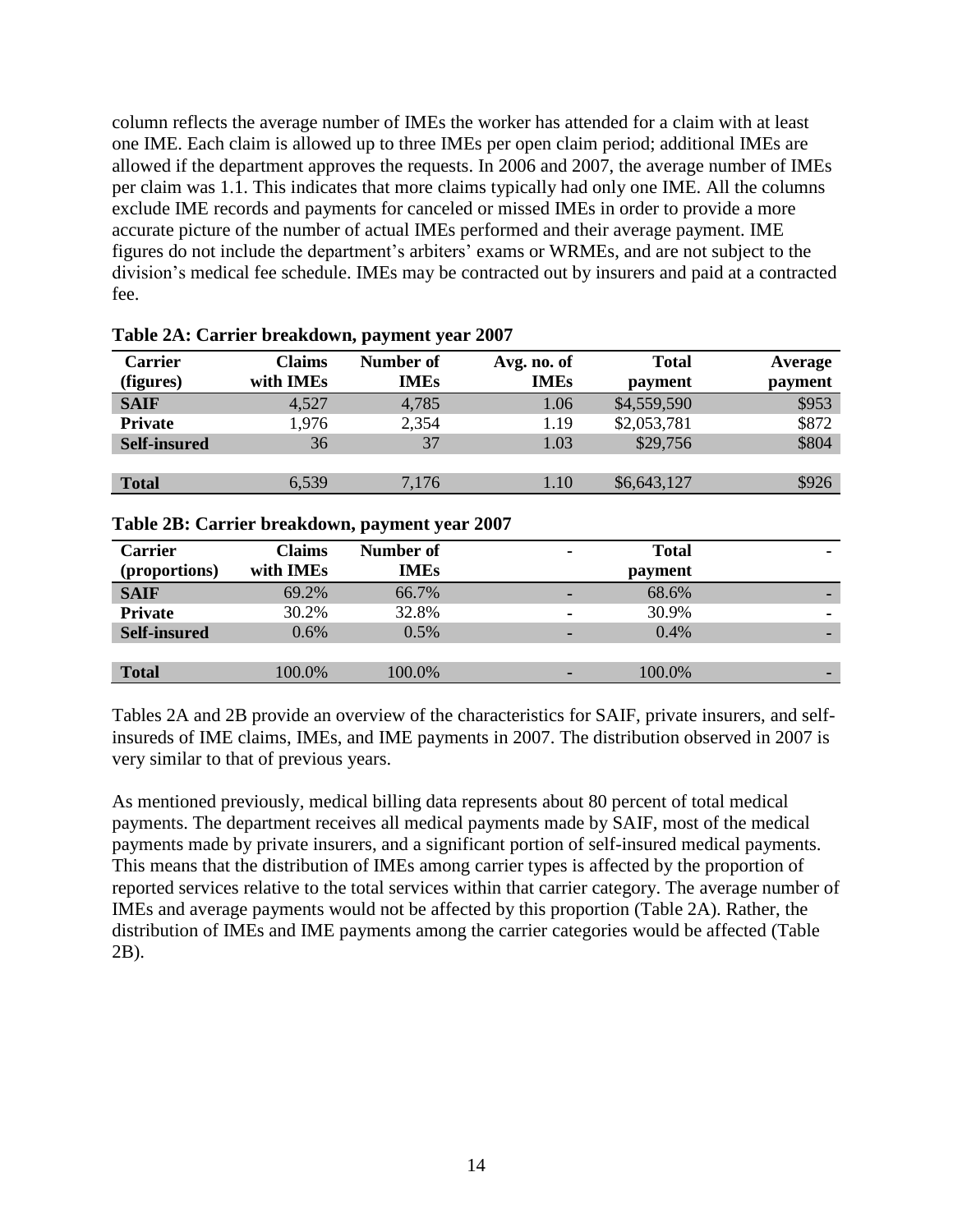| <b>Payment</b> year | <b>Provider</b>        | <b>Total payment</b> | <b>Payment proportion</b> |
|---------------------|------------------------|----------------------|---------------------------|
| 2005                | Medical doctors        | \$2,637,170          | 41.6%                     |
|                     | Other IME providers    | \$5,363,019          | 84.6%                     |
| 2006                | <b>Medical doctors</b> | \$2,825,323          | 42.0%                     |
|                     | Other IME providers    | \$5,950,741          | 88.4%                     |
| 2007                | Medical doctors        | \$2,231,684          | 33.6%                     |
|                     | Other IME providers    | \$6,470,615          | 97.4%                     |

**Table 3: Provider payments for IME services, by payment year**

Table 3 provides the distribution of insurer payments to IME providers for IME services. IME providers are typically requested to provide IMEs through two avenues. The first is where the insurer directly contacts the IME provider and arranges for the IME. The other is where the insurer contracts through an IME facility to provide the IME and then the facility arranges for the IME and pays the IME provider. The IME payments for the first avenue are reported under "Medical doctors" and for the second under "Other IME providers."

IME providers are often paid for canceled or missed IMEs and file reviews, the annual sum of payment figures shown in Table 3 will be higher than the annual sums shown in previous tables. For example, in 2007 there was \$6.6 million in payments to providers for actual IMEs; however there was a total of \$8.7 million in payments related to IMEs. The additional \$2.1 million represents these other payments that are not directly related to the actual IME performed by the IME providers.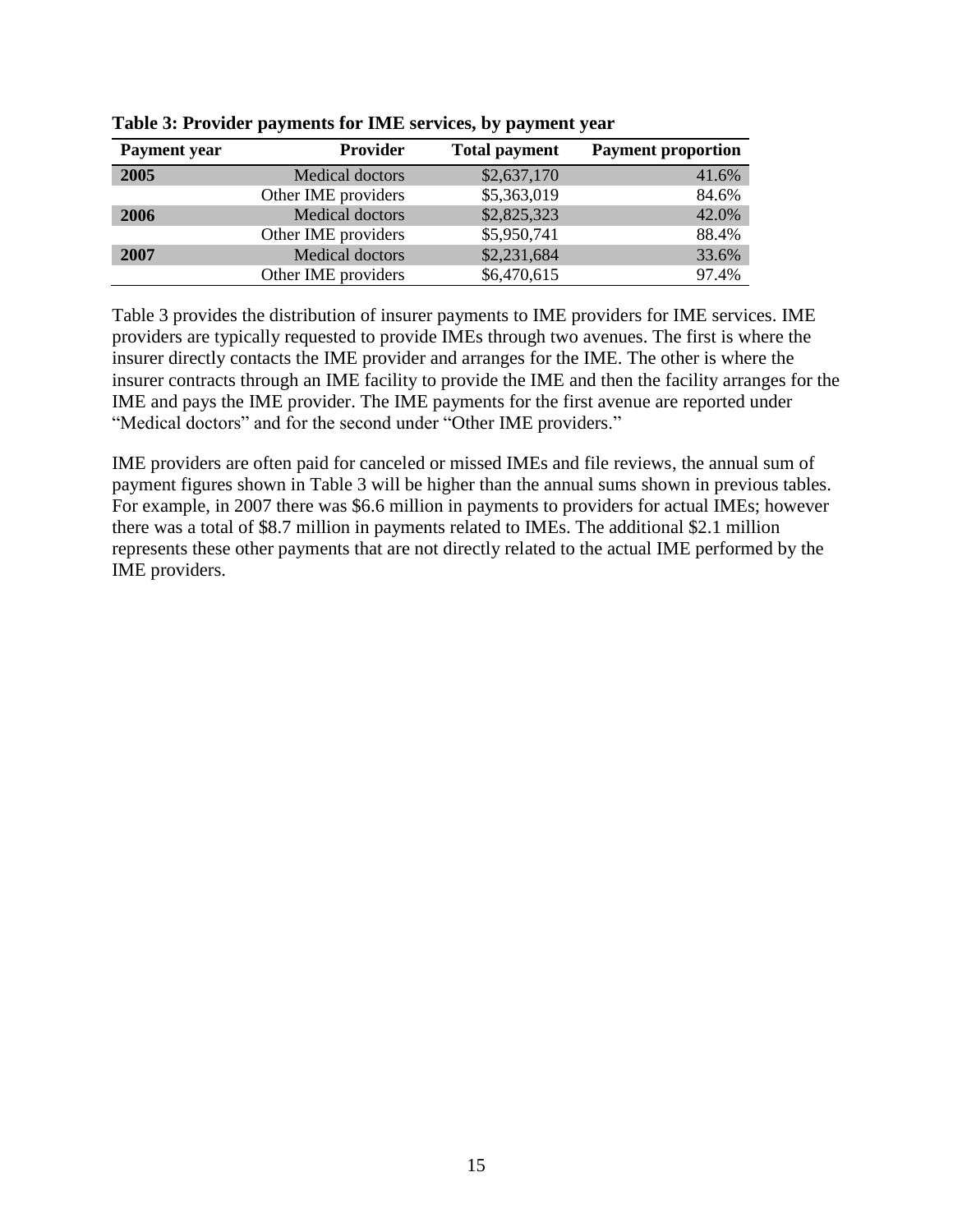# <span id="page-15-0"></span>**Appendix: Data tables for injured worker IME survey responses**

# **2006 Independent Medical Examination Survey - Injured Workers Responses - Survey Period 07/01/2006 through 06/30/2007**

|                        | <b>Responses</b> | <b>Percent</b> |
|------------------------|------------------|----------------|
|                        | 1284             | 81.5           |
|                        | 217              | 13.8           |
|                        | 51               | 3.2            |
|                        |                  | 0.4            |
| 5 or more              | רו               | 1. J           |
| <b>Total Responses</b> | 1576             | 100.0          |

### **7. How many IMEs have you attended in the past 12 months, including this one?**

Frequency Missing = 42 (2.6 percent of 1618 total respondents)

### **8. How far did you have to travel, one way, to this IME?**

|                        | <b>Responses</b> | <b>Percent</b> |
|------------------------|------------------|----------------|
| 10 miles or less       | 251              | 15.9           |
| 11 - 25 miles          | 368              | 23.3           |
| 26 - 50 miles          | 265              | 16.8           |
| 51 - 100 miles         | 280              | 17.7           |
| More than 100 miles    | 417              | 26.4           |
| <b>Total Responses</b> | 1581             | 100.0          |

Frequency Missing = 37 (2.3 percent of 1618 total respondents)

### **9. Did the letter notifying you of the IME satisfactorily explain the purpose of the exam?**

|                        | <b>Responses</b> | <b>Percent</b> |
|------------------------|------------------|----------------|
| No                     | 174              |                |
| Yes                    | 1389             | 88.            |
| <b>Total Responses</b> | 1563             | 100.0          |

Frequency Missing = 55 (3.4 percent of 1618 total respondents)

### **10. Did you receive the brochure called "Important Information about IMEs" with your appointment letter?**

|                        | <b>Responses</b> | <b>Percent</b> |
|------------------------|------------------|----------------|
| Yes                    | 1404             | 88.            |
| No                     | 118              |                |
| Do not know            | 7 <sub>1</sub>   |                |
| <b>Total Responses</b> | 1593             | 100.0          |

Frequency Missing  $= 25$  (1.5 percent of 1618 total respondents)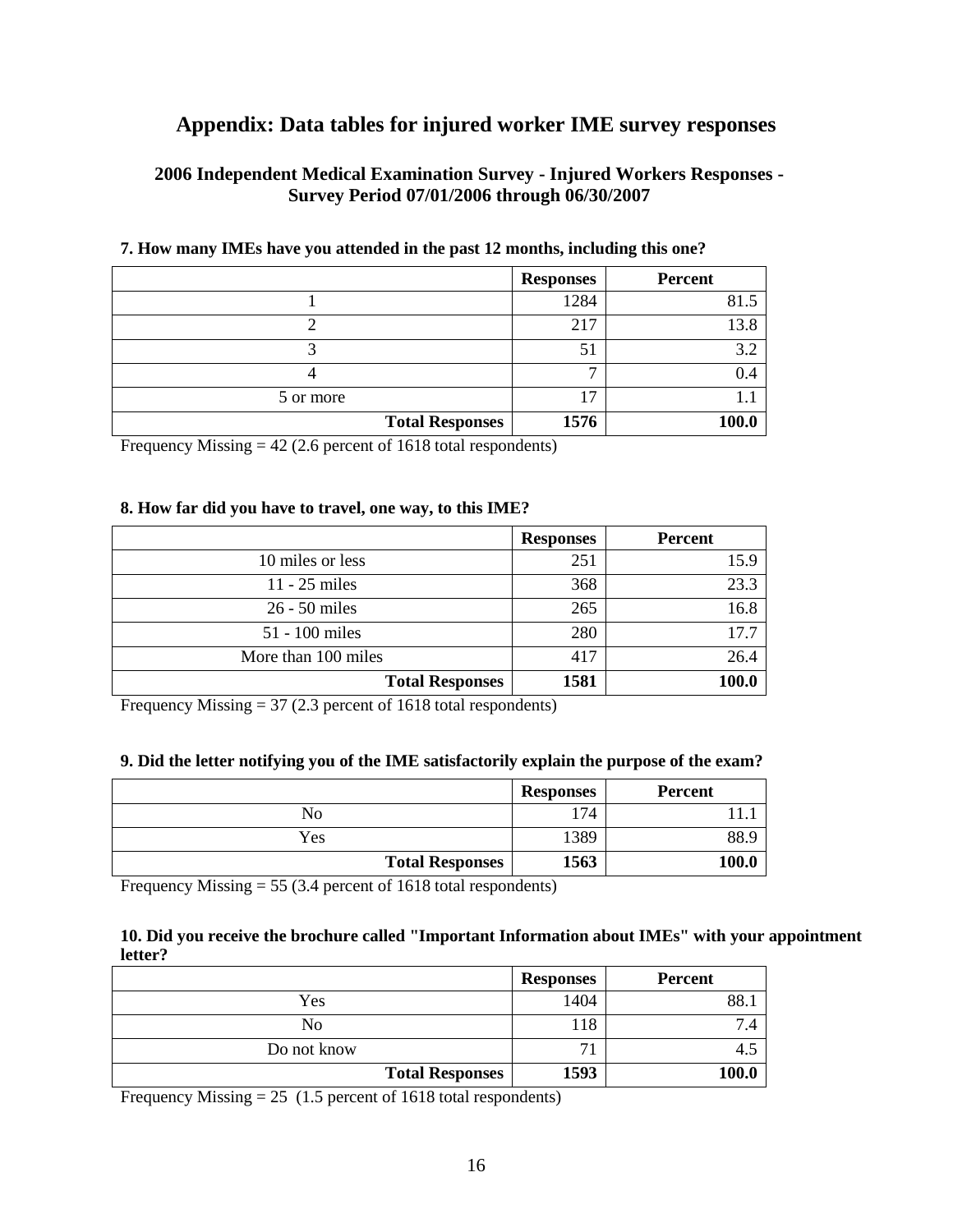|                         | <b>Responses</b> | <b>Percent</b> |               |     |
|-------------------------|------------------|----------------|---------------|-----|
| $1 =$ Very satisfied    | 545              | 35.0           |               |     |
| $2 =$ Satisfied         | 781              | 50.1           | <b>Mean</b>   | 1.9 |
| $3 = Dissatisfied$      | 141              | 9.1            | <b>Median</b> | 2.0 |
| $4 =$ Very dissatisfied | 91               | 5.8            |               |     |
| <b>Total Responses</b>  | 1558             | 100.0          |               |     |

#### **11, part 1. Please rate how satisfied you were with the following: The IME doctor's explanation of the purpose of the IME**

Frequency Missing  $= 60 (3.7 \text{ percent of } 1618 \text{ total respondents})$ 

#### **11, part 2. Please rate how satisfied you were with the following: The distance you had to travel to the exam**

|                         | <b>Responses</b> | Percent |               |     |
|-------------------------|------------------|---------|---------------|-----|
| $1 =$ Very satisfied    | 220              | 14.0    | <b>Mean</b>   | 2.5 |
| $2 =$ Satisfied         | 676              | 43.1    | <b>Median</b> | 2.0 |
| $3 = Dissatisfied$      | 386              | 24.6    |               |     |
| $4 =$ Very dissatisfied | 288              | 18.3    |               |     |
| <b>Total Responses</b>  | 1570             | 100.0   |               |     |

| Mean          |  |
|---------------|--|
| <b>Median</b> |  |

Frequency Missing = 48 (3.0 percent of 1618 total respondents)

## **11, part 3. Please rate how satisfied you were with the following:**

#### **The level of professionalism shown to you by the IME doctor**

|                             | <b>Responses</b> | Percent |               |     |
|-----------------------------|------------------|---------|---------------|-----|
| $1 = \text{Very satisfied}$ | 754              | 48.3    | <b>Mean</b>   | 1.7 |
| $2 =$ Satisfied             | 632              | 40.5    | <b>Median</b> | 2.0 |
| $3 =$ Dissatisfied          | 97               | 6.2     |               |     |
| $4 =$ Very dissatisfied     | 77               | 4.9     |               |     |
| <b>Total Responses</b>      | 1560             | 100.0   |               |     |

| mean   |  |
|--------|--|
| Median |  |

Frequency Missing = 58 (3.6 percent of 1618 total respondents)

### **11, part 4. Please rate how satisfied you were with the following: Your overall IME experience**

|                                | <b>Responses</b> | <b>Percent</b> |               |     |
|--------------------------------|------------------|----------------|---------------|-----|
| $1 =$ Very satisfied           | 460              | 29.8           | <b>Mean</b>   | 2.0 |
| $2 =$ Satisfied                | 795              | 51.6           | <b>Median</b> | 2.0 |
| $3 = Dissatisfied$             | 178              | 11.5           |               |     |
| $4 = \text{Very dissatisfied}$ | 109              | 7.1            |               |     |
| <b>Total Responses</b>         | 1542             | 100.0          |               |     |

Frequency Missing = 76 (4.7 percent of 1618 total respondents)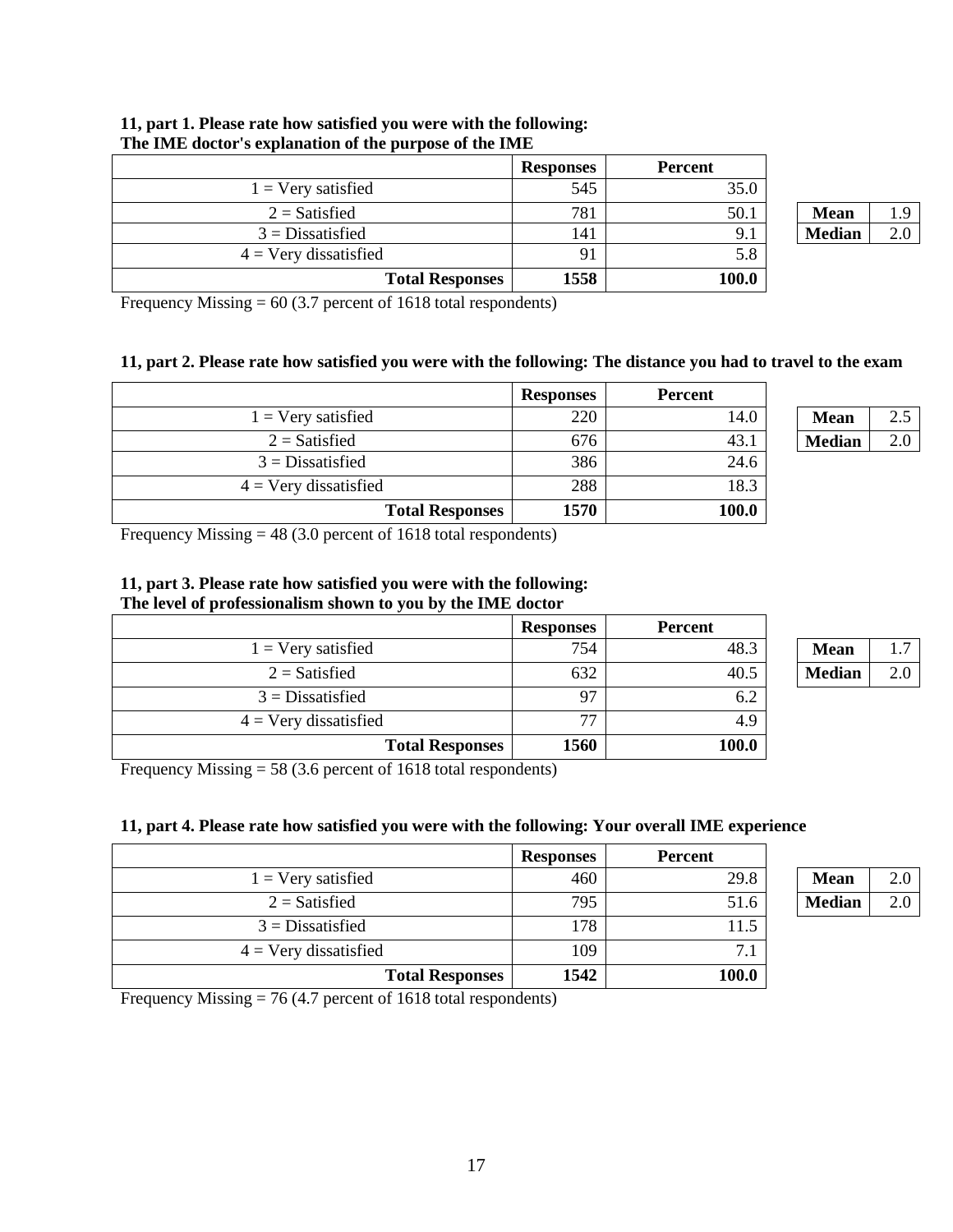|                        | <b>Responses</b> | <b>Percent</b> |
|------------------------|------------------|----------------|
| No                     | 245              |                |
| Yes                    | 1231             |                |
| <b>Total Responses</b> | 1476             | 100.0          |

### **12. Did you know that you could have an observer present during the IME, except for a psychiatric exam?**

Frequency Missing = 142 (8.8 percent of 1618 total respondents)

### **13. Did you have an observer present?**

|                        | <b>Responses</b> | <b>Percent</b> |
|------------------------|------------------|----------------|
| No                     | 1042             |                |
| Yes                    | 421              | 20.C           |
| <b>Total Responses</b> | 1463             | 100.0          |

Frequency Missing = 155 (9.6 percent of percent of 1618 total respondents)

#### **14. Were you informed of your rights in advance of any invasive procedure? (See IME brochure for definition.)**

|                        | <b>Responses</b> | <b>Percent</b> |
|------------------------|------------------|----------------|
| Yes                    | 708              | 50.4           |
| N <sub>o</sub>         | 179              | $'2.\xi$       |
| N/A                    | 517              | 36.8           |
| <b>Total Responses</b> | 1404             | 100.0          |

Frequency Missing = 214 (13.2 percent of 1618 total respondents)

# **2006 Independent Medical Examination Survey - Comments**

#### **(Ref. 9, Did the letter notifying you of the IME satisfactorily explain the purpose of the exam?) \*If no, please explain:**

|                                                          | <b>Responses</b> | <b>Percent</b> |
|----------------------------------------------------------|------------------|----------------|
| Letter did not explain purpose of IME very thoroughly,   | 102              | 59.6           |
| or did not include enough information about what to      |                  |                |
| expect, how to prepare                                   |                  |                |
| Letter did not clearly explain the nature of the IME -   | 16               | 9.4            |
| thought closing or second opinion; did not specify parts |                  |                |
| to be examined, or why additional examinations           |                  |                |
| Found tone of the letter threatening, insulting, or      | 11               | 6.4            |
| harassing                                                |                  |                |
| Letter gave erroneous or unclear scheduling or location  | 17               | 9.9            |
| information or needed translation                        |                  |                |
| General dissatisfaction, not related to letter           | 25               | 14.6           |
| <b>Total Responses</b>                                   | 171              | 100.0          |

Frequency Missing = 1447 (89.4 percent of 1618 total respondents)

\*Includes comments where respondents answered "yes" or did not respond to this question..